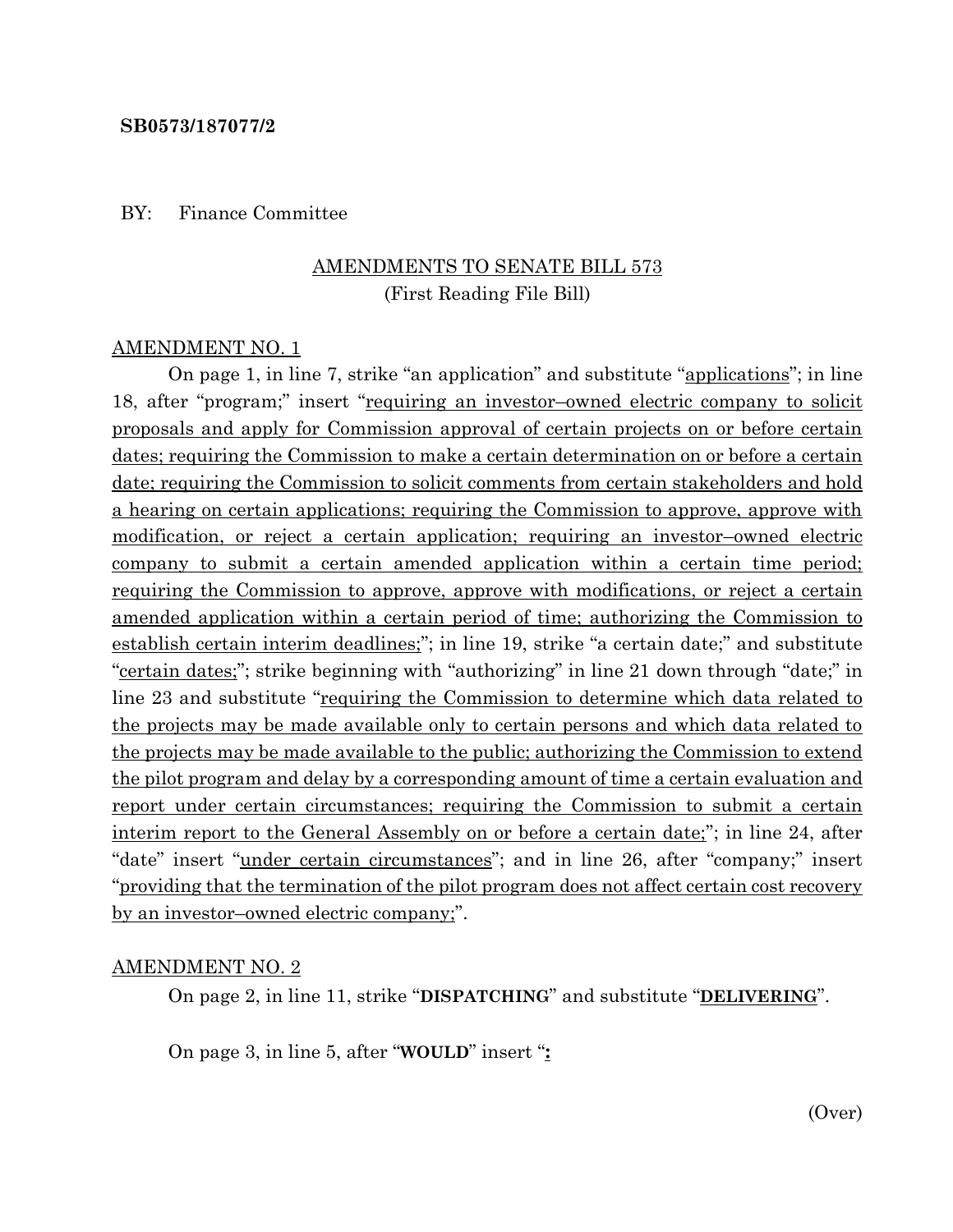**SB0573/187077/2 Finance Committee Amendments to SB 573 Page 2 of 6**

 $($ **I** $)$ ";

after line 6, insert:

### "**(II) ALLOW THE THIRD PARTY TO OPERATE THE PROJECT IN WHOLESALE MARKETS OR OTHER APPLICATIONS WHEN THE PROJECT IS NOT PROVIDING GRID SERVICES; AND**";

in lines 14 and 15, strike "**AN APPLICATION**" and substitute "**APPLICATIONS**"; in line 17, after "**SECTION**" insert "**, ONE OF WHICH MUST BE FROM A MODEL DESCRIBED IN SUBSECTION (C)(3) OR (4) OF THIS SECTION**"; and in lines 29 and 30, strike "**OR OTHERWISE OFFERS NET SOCIETAL BENEFITS**".

On page 4, in line 1, strike "**EACH**" and substitute "**THE**"; in line 11, strike "**AND**"; and in line 14, after "**BENEFITS;**" insert "**AND**

# **(VI) THE ESTIMATED IMPACT OF EACH PROJECT ON THE INVESTOR–OWNED ELECTRIC COMPANY'S RATES FOR EACH CLASS OF CUSTOMER;**".

On page 5, in lines 24 and 25, strike "**FEBRUARY 28, 2020**" and substitute "**JUNE 1, 2019**"; in line 26, after "**(2)**" insert "**(I)**"; in lines 26 and 27, strike "**FEBRUARY 28, 2021: (I)**" and substitute "**APRIL 15, 2020,**"; in line 28, strike the semicolon and substitute "**FOR THE FIRST ENERGY STORAGE PROJECT REQUIRED UNDER SUBSECTION (D)(1) OF THIS SECTION.**

**(II) ON OR BEFORE SEPTEMBER 15, 2020, EACH INVESTOR– OWNED ELECTRIC COMPANY SHALL SOLICIT PROPOSALS AND APPLY FOR**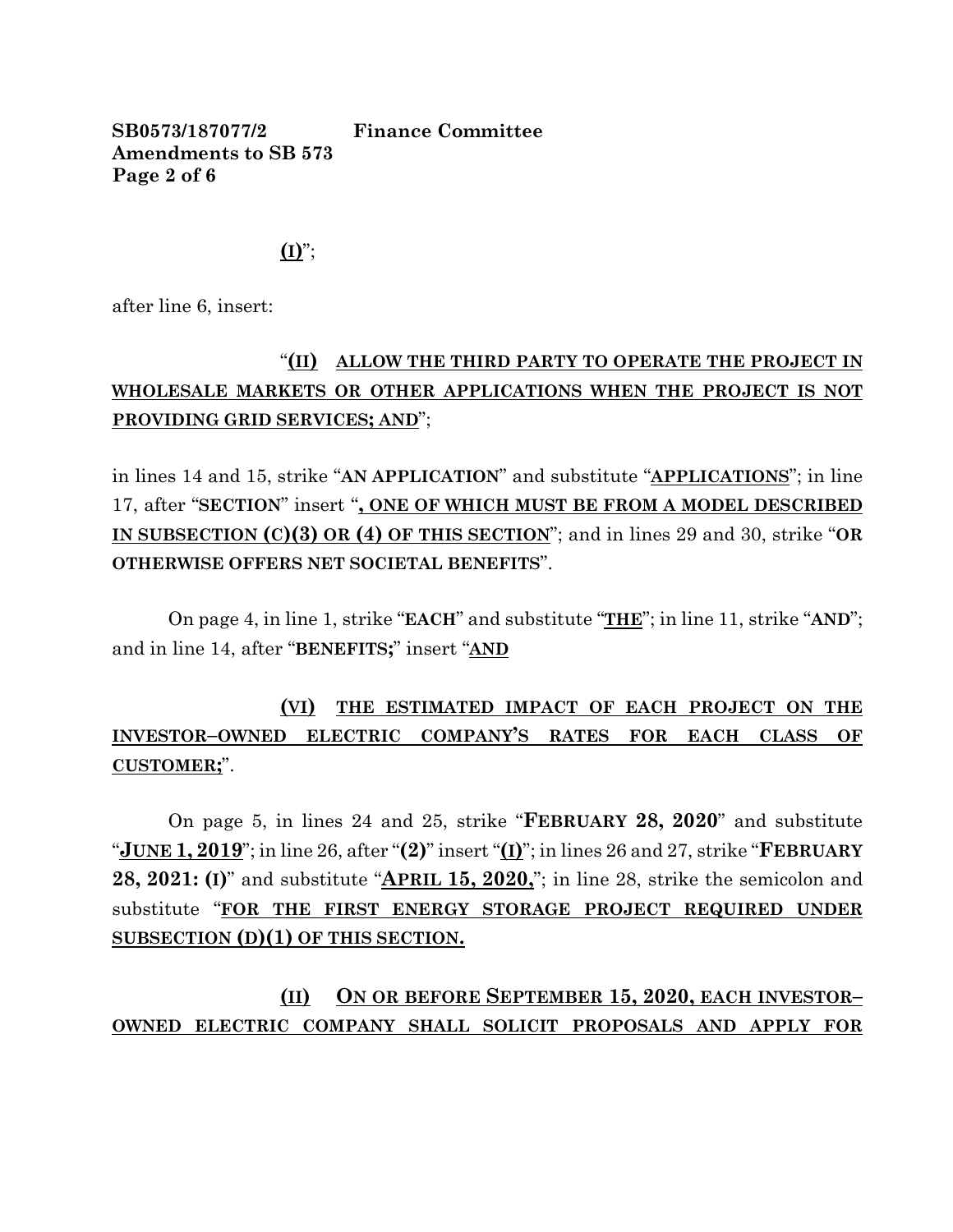**SB0573/187077/2 Finance Committee Amendments to SB 573 Page 3 of 6**

**COMMISSION APPROVAL FOR THE SECOND ENERGY STORAGE PROJECT REQUIRED UNDER SUBSECTION (D)(1) OF THIS SECTION.**";

in line 29, strike " $(\text{II})$ " and substitute " $(\text{3})$  ON OR BEFORE APRIL 15, 2021:  $(\text{I})$ ";

and in line 31, strike "**(III)**" and substitute "**(II)**".

On page 6, after line 1, insert:

"**(4) (I) THE COMMISSION SHALL SOLICIT COMMENTS FROM THE MARYLAND ENERGY ADMINISTRATION, THE OFFICE OF PEOPLE'S COUNSEL, AND OTHER STAKEHOLDERS AND HOLD A HEARING ON EACH APPLICATION SUBMITTED UNDER SUBSECTION (D) OF THIS SECTION.**

**(II) THE COMMISSION SHALL APPROVE, APPROVE WITH MODIFICATIONS, OR REJECT AN APPLICATION SUBMITTED UNDER SUBSECTION (D) OF THIS SECTION AFTER:**

**1. RECEIVING COMMENTS FROM THE MARYLAND ENERGY ADMINISTRATION, THE OFFICE OF PEOPLE'S COUNSEL, AND OTHER STAKEHOLDERS AND HOLDING A HEARING;**

**2. CONSIDERING THE PROJECTED COSTS AND BENEFITS OF THE PROJECTS PROPOSED FOR INCLUSION IN THE PILOT PROGRAM; AND** 

**3. DETERMINING WHETHER THE PROJECT IS IN THE PUBLIC AND RATEPAYER INTEREST.**

(Over)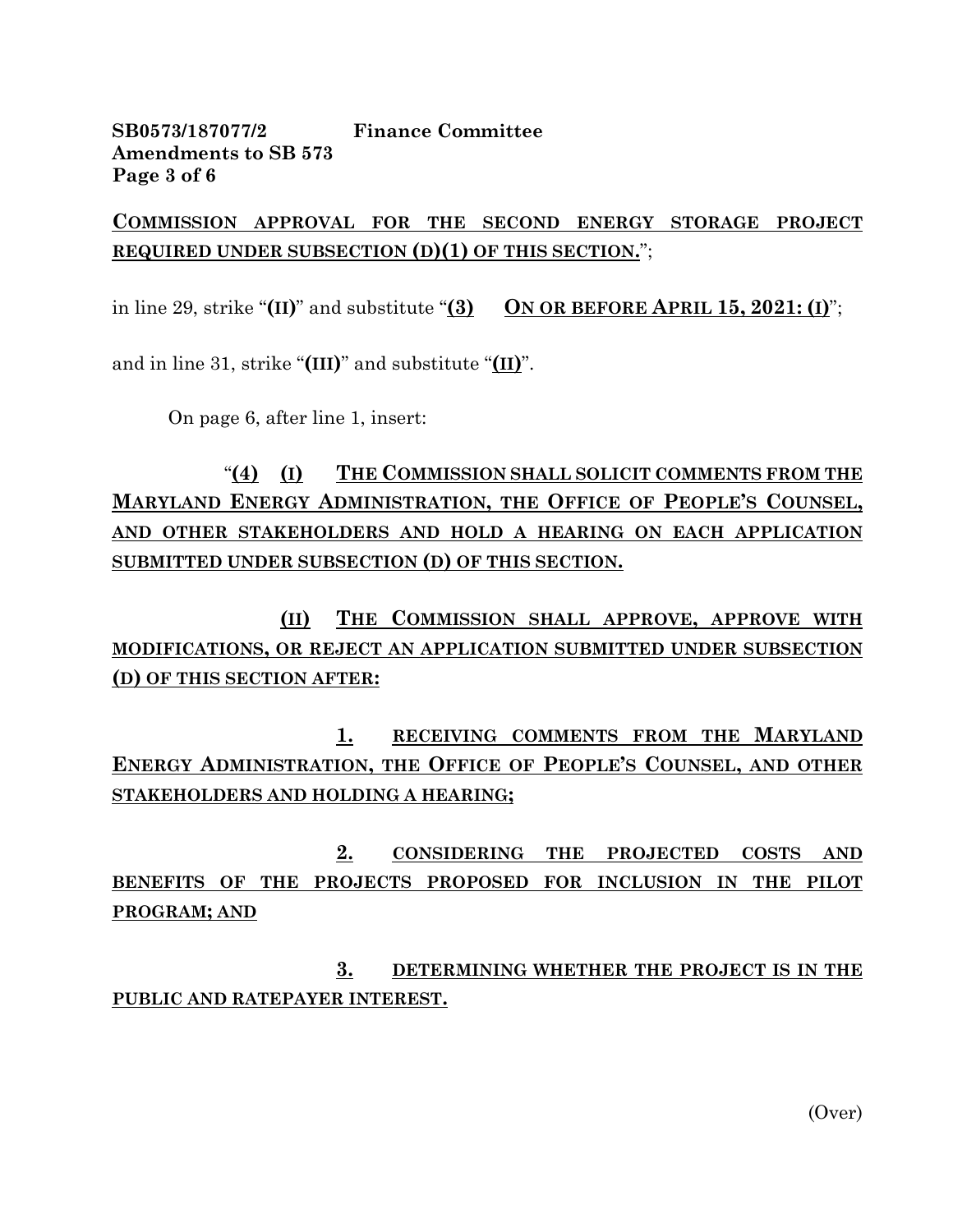**SB0573/187077/2 Finance Committee Amendments to SB 573 Page 4 of 6**

**(5) (I) IF THE COMMISSION REJECTS AN APPLICATION, WITHIN 3 MONTHS AFTER RECEIVING NOTICE OF THE REJECTION OF AN APPLICATION, THE INVESTOR–OWNED ELECTRIC COMPANY SHALL SUBMIT AN AMENDED APPLICATION FOR COMMISSION APPROVAL.**

# **(II) THE COMMISSION SHALL APPROVE, APPROVE WITH MODIFICATIONS, OR REJECT AN AMENDED APPLICATION WITHIN 3 MONTHS AFTER RECEIPT OF THE AMENDED APPLICATION.**";

in line 2, strike "**(3)**" and substitute "**(6)**"; after line 7, insert:

"**(III) THE COMMISSION MAY ESTABLISH ADDITIONAL INTERIM DEADLINES.**";

in line 8, strike "**(4)**" and substitute "**(7)**"; in the same line, strike "**FEBRUARY 28, 2023,**" and substitute "**JULY 1 OF 2023, 2024, AND 2025,**"; and in line 9, after "**COMMISSION**" insert "**, THE MARYLAND ENERGY ADMINISTRATION, AND THE OFFICE OF PEOPLE'S COUNSEL**".

On page 9, in line 14, strike "**AN**" and substitute "**SUBJECT TO SUBPARAGRAPH (IV) OF THIS PARAGRAPH, AN**"; after line 19, insert:

### "**(IV) AFTER RECEIVING COMMENTS FROM ALL PARTIES, THE COMMISSION SHALL DETERMINE:**

**1. WHICH DATA RELATED TO THE PROJECTS SHALL BE MADE AVAILABLE ONLY TO THE TECHNICAL STAFF OF THE COMMISSION AND THE OFFICE OF PEOPLE'S COUNSEL; AND**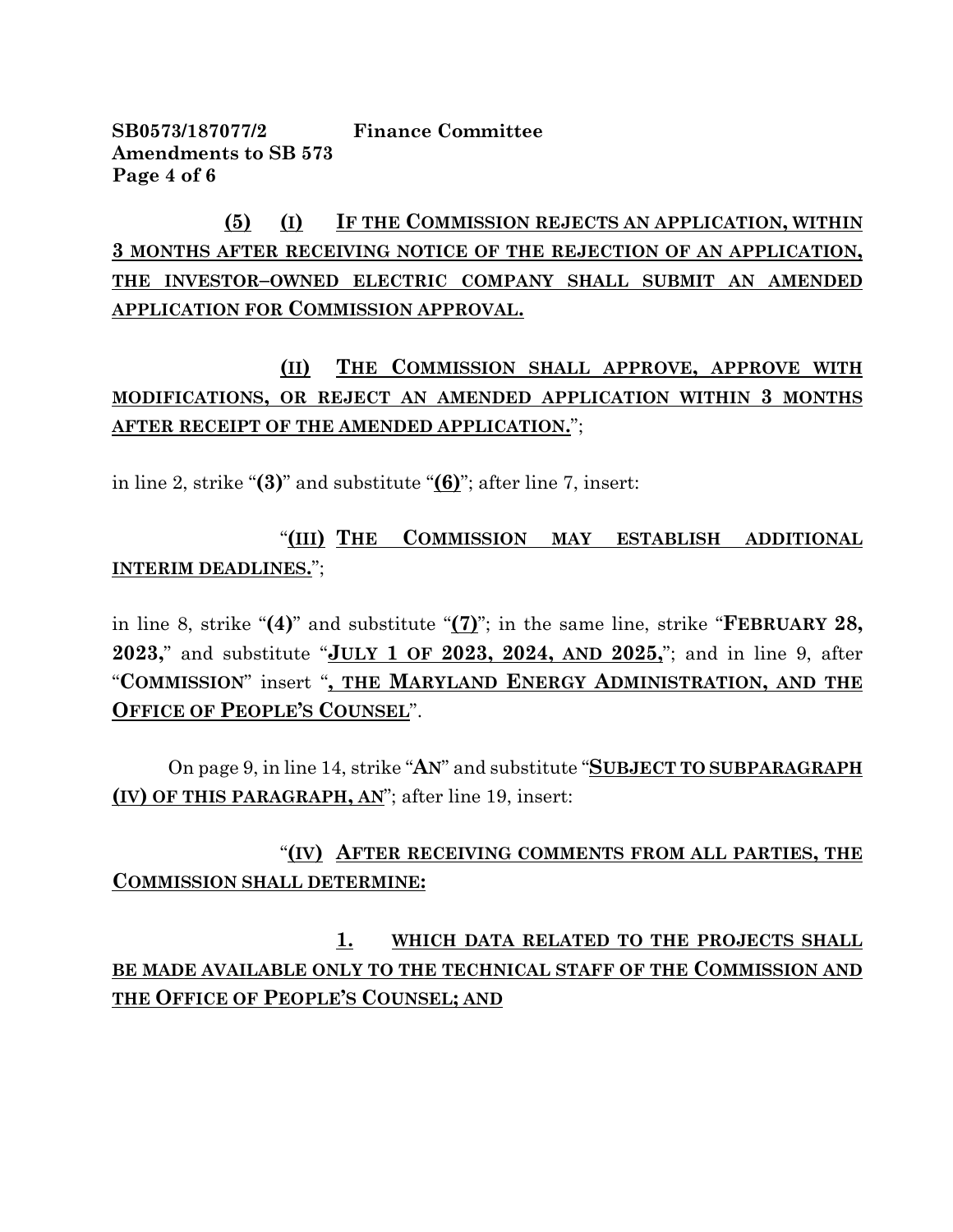**SB0573/187077/2 Finance Committee Amendments to SB 573 Page 5 of 6**

### **2. WHICH DATA RELATED TO THE PROJECTS SHALL BE MADE AVAILABLE TO THE PUBLIC.**";

in line 20, strike "**2023**" and substitute "**2026**"; strike in their entirety lines 23 and 24 and substitute "**PROGRAM, THE COMMISSION MAY EXTEND THE PILOT PROGRAM AND DELAY BY A CORRESPONDING AMOUNT OF TIME THE EVALUATION AND REPORT REQUIRED UNDER SUBSECTION (K) OF THIS SECTION.**"; in line 25, strike "**ON OR BEFORE DECEMBER 31, 2023,**" and substitute "**ON OR BEFORE JULY 1, 2024, IN ACCORDANCE WITH § 2–1246 OF THE STATE GOVERNMENT ARTICLE, THE COMMISSION SHALL SUBMIT AN INTERIM REPORT TO THE GENERAL ASSEMBLY THAT PROVIDES AN INITIAL EVALUATION OF THE PROJECTS APPROVED UNDER THIS SECTION BASED ON:**

- **(1) PROJECT COSTS;**
- **(2) VALUE STREAMS;**
- **(3) ANY REDUCTION IN SYSTEM COSTS;**

**(4) ANY ISSUES ENCOUNTERED IN THE EARLY IMPLEMENTATION PHASE; AND**

**(5) AN ANALYSIS OF ANY FUNDS GENERATED FROM THE WHOLE MARKET.**

# **(K) (1) EXCEPT AS PROVIDED IN SUBSECTION (I) OF THIS SECTION, ON OR BEFORE JULY 1, 2026, IN CONSULTATION WITH THE MARYLAND ENERGY ADMINISTRATION AND THE OFFICE OF PEOPLE'S COUNSEL,**";

(Over)